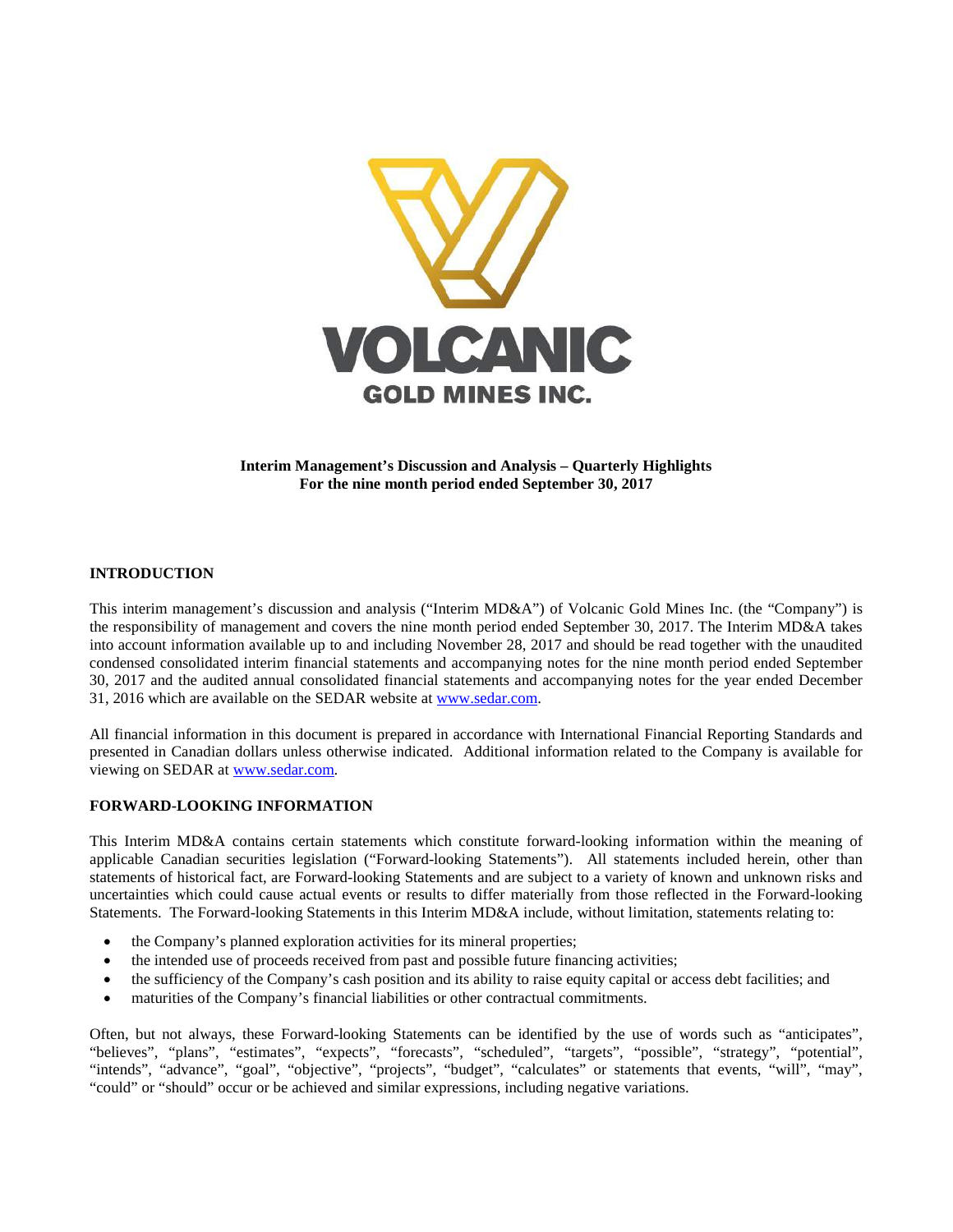Forward-looking Statements involve known and unknown risks, uncertainties and other factors which may cause the actual results, performance or achievements of the Company to be materially different from any results, performance or achievements expressed or implied by the Forward-looking Statements. Such uncertainties and factors include, among others:

- risks associated with mineral exploration and project development;
- fluctuations in commodity prices;
- fluctuations in foreign exchange rates and interest rates;
- credit and liquidity risks;
- changes in national and local government legislation, taxation, controls, regulations and political or economic developments in countries in which the Company does or may carry on business;
- reliance on key personnel;
- property title matters;
- local community relationships;
- risks associated with potential legal claims generally or with respect to environmental matters;
- adequacy of insurance coverage;
- dilution from further equity financing;
- competition; and
- uncertainties relating to general economic conditions;

as well as those factors referred to in the "Risks and Uncertainties" section in this Interim MD&A.

Forward-looking Statements contained in this Interim MD&A are based on the assumptions, beliefs, expectations and opinions of management, including but not limited to:

- all required third party contractual, regulatory and governmental approvals will be obtained for the exploration and development of the Company's properties;
- there being no significant disruptions affecting operations, whether relating to labor, supply, power, damage to equipment or other matter;
- permitting, exploration and development activities proceeding on a basis consistent with the Company's current expectations;
- expected trends and specific assumptions regarding commodity prices and currency exchange rates;
- prices for and availability of fuel, electricity, equipment and other key supplies remaining consistent with current levels; and
- the accuracy of the Company's current mineral resource estimates.

These Forward-looking Statements are made as of the date hereof and the Company disclaims any obligation to update any Forward-looking Statements, whether as a result of new information, future events or results or otherwise, except as required by law. There can be no assurance that Forward-looking Statements will prove to be accurate, as actual results and future events could differ materially from those anticipated in such statements. Accordingly, investors should not place undue reliance on Forward-looking Statements.

## **DESCRIPTION OF BUSINESS**

The Company's business is the acquisition and exploration of mineral properties, focused on consolidating a land package in under-explored Republic of Guinea, West Africa and its neighbouring countries. To date, the Company has acquired an interest in the Mandiana Project in Guinea and signed option agreements on two adjacent gold properties.

On January 19, 2017, the Company changed its name from Volcanic Metals Corp. to Volcanic Gold Mines Inc. and is trading on the TSX Venture Exchange ("TSX-V") under the symbol "VG". During the current period, it raised gross proceeds totalling \$6.0 million from two private placement financings. As well, Jeremy Crozier, Robert Schafer, and Simon Ridgway joined the Board of Directors, Mr. Crozier was also appointed as President and CEO of the Company, and Alexander Langer was appointed to the new position of Vice-President, Capital Markets of the Company.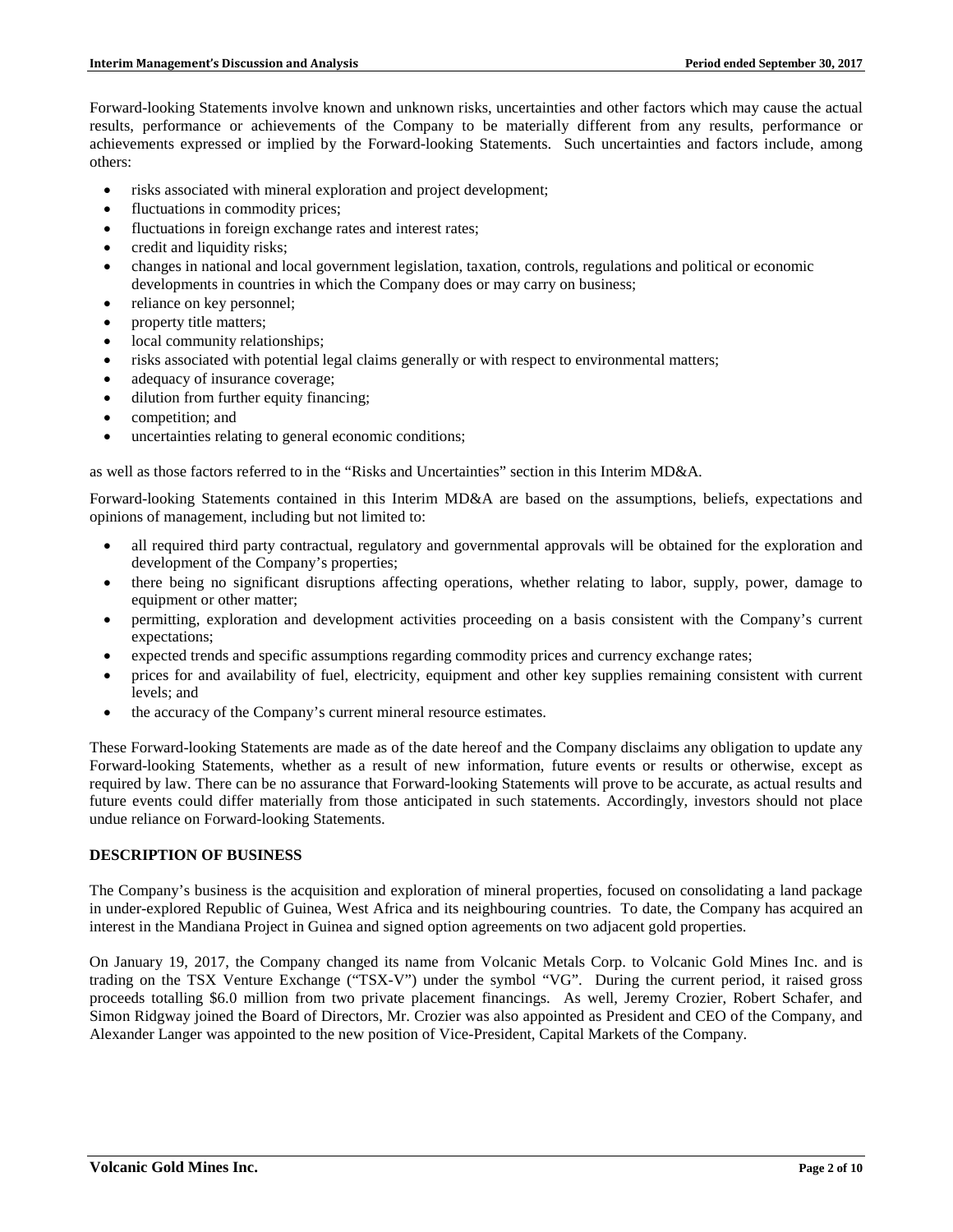# **EXPLORATION REVIEW**

#### *Mandiana Project*

In January 2017, the Company completed the acquisition of a 75% interest in the Mandiana Project, a gold property located in the Republic of Guinea, from Sovereign Mines of Africa PLC ("SMA").

The Mandiana Project consists of two contiguous exploration permits which cover an area of approximately 304 square kilometres situated approximately 80 kilometres southeast of AngloGold Ashanti's Siguiri gold mine in eastern Guinea. The Mandiana Project permits occupy a broadly north-south trending belt of gold occurrences shown on the published 1:1,000,000 map of gold deposits and lie within an area known as the Siguiri Basin. Intense artisanal gold mining is conducted throughout the area of the claims and supports the local economy.

The northern of the two claim blocks is the only area that has seen recorded modern exploration activity. Between 2010 and 2013, SMA drilled 119 reverse-circulation and diamond core holes for a total of over 16,000 metres of drilling, targeting under the areas of the artisanal mining activity. A Mineral Resource Statement for the Mandiana Project was issued by SMA in January 2014, prepared to JORC Code standards by SRK Consulting (UK) Ltd. The Company retained the services of SRK Consulting (Canada) Ltd. ("SRK") to update SMA's technical report to NI 43-101 standards and re issued a new Mineral Resource statement for Mandiana.

The Mandiana Project contains an Inferred Mineral Resource of 612,000 oz of contained gold (16.1 Mt at 1.18 g/t Au) for the four deposits drilled by SMA, including 510,000 oz of contained gold (13.3 Mt at 1.20 g/t Au) in the Yagbelen deposit. The Inferred Mineral Resource is given in the following table:

| Category        | <b>Deposit</b> | Quantity | Gold<br>Grade | <b>Contained</b><br>Gold |
|-----------------|----------------|----------|---------------|--------------------------|
|                 |                | Mt       | g/t           | 0Z                       |
| Inferred        | Yagbelen       | 13.3     | 1.20          | 510,000                  |
|                 | Foulouni       | 0.7      | 1.13          | 25,000                   |
|                 | Woyondjan      | 1.9      | 0.99          | 61,000                   |
|                 | Damantere      | 0.2      | 2.21          | 16,000                   |
| <b>Inferred</b> | Total          | 16.1     | 1.18          | 612.000                  |

*Note: Mineral resources are reported in relation to a conceptual pit shell. Mineral resources are not mineral reserves and have not demonstrated economic viability. All figures are rounded to reflect the relative accuracy of the estimate. Open pit mineral resources are reported at a cut-off grade of 0.3 g/t gold.* 

## Exploration Update

In April 2017, the Company initiated a drilling program at Mandiana, and to mid-July had completed a total of just over 1,500 metres of reverse-circulation ("RC") and diamond drilling, and over 11,000 metres of air core drilling. The program to date results in the expansion of the strike potential of the Yagbelen Resource at Mandiana by approximately 1,000 metres, and its lateral potential by up to 500 metres. The program has also demonstrated the efficacy of air-core drilling as an exploration and target definition technique. Results are reported for the initial holes of this program.

RC and diamond drilling were completed within, and in the immediate surroundings of the Inferred Mineral Resource (the "Resource") at Yagbelen, as previously defined by Sovereign Mines of Africa (as announced on November 8, 2016). Initial RC results of the Company's infill program include: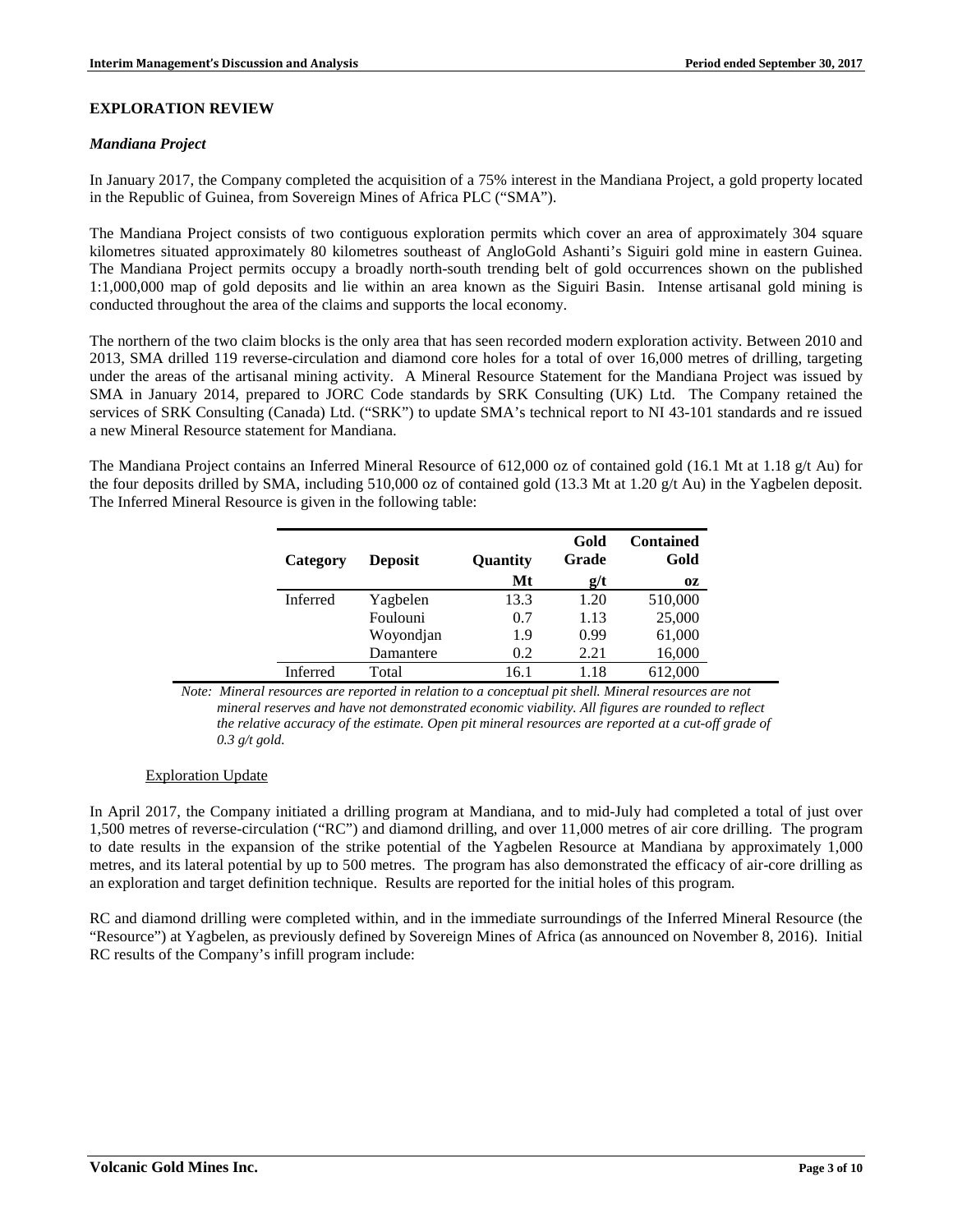| Hole     |       | From (metres) | To<br>(metres)  | <b>Interval</b><br>(metres) | Gold Grade (g/t)<br>(uncut) |
|----------|-------|---------------|-----------------|-----------------------------|-----------------------------|
| 17GRC119 |       | 76            | 81              | 5                           | 2.68                        |
|          | incl. | 78            | $\overline{80}$ | $\overline{2}$              | 4.61                        |
| 17GRC120 |       | $\mathbf{1}$  | $\overline{2}$  | $\mathbf{1}$                | 50.00                       |
| 17GRC121 |       | 51            | 55              | $\overline{4}$              | 2.40                        |
|          |       | 66            | 69              | $\overline{3}$              | 7.16                        |
|          | incl. | 67            | 68              | $\mathbf 1$                 | 16.90                       |
|          |       | 78            | 89              | 11                          | 2.08                        |
|          | incl. | 78            | 80              | $\overline{2}$              | 4.51                        |
|          |       | 101           | 124             | 23                          | 2.21                        |
|          | incl. | 103           | 108             | 5                           | 6.11                        |
| 17GRC122 |       | 45            | 48              | 3                           | 1.21                        |
|          |       | 70            | 72              | $\overline{2}$              | 1.55                        |
|          |       | 89            | 157             | 68                          | 2.01                        |
|          | incl. | 91            | 100             | 9                           | 3.76                        |
|          | incl. | 122           | 128             | 6                           | 4.03                        |
|          | incl. | 143           | 149             | 6                           | 4.93                        |
| 17GRC123 |       | 61            | 75              | 14                          | 2.73                        |
|          |       | 79            | 94              | 15                          | 1.21                        |

As well as serving to infill the Resource, the RC and diamond drilling has also allowed the Company to gather extremely valuable information on the geological controls on mineralization. Based on work completed to date, gold mineralization is seen to occur preferentially in a series of bedded sandstone units; these units are repeated in all holes, and their characteristics will serve as a key targeting tool in the Company's planned resource drilling program.

Closed-spaced air-core ("AC") drilling has been successfully deployed in the identification of extensions to the north, east and south of the Resource, showing the mineralized target area surrounding and along strike from the Resource to be over 3 kilometres in length, up to 500 metres in width and consisting of multiple parallel zones. This mineralized area is considerably larger than the surface projection of the Resource thereby indicating the potential to significantly increase this Resource. Note that the maximum downhole depth from collar of AC drilling is 40 metres for the entire Yagbelen program. AC results therefore likely represent the surface expression of underlying mineralization.

Highlights of the AC drilling program are as follows:

| Hole      | <b>From</b><br>(metres) | T <sub>0</sub><br>(metres) | <b>Interval</b><br>(metres) | Gold Grade (g/t)<br>(at a cut-off grade of $0.5$ g/t Au) |
|-----------|-------------------------|----------------------------|-----------------------------|----------------------------------------------------------|
| 17YAC0030 | 24                      | 28                         | 4                           | 2.27                                                     |
| 17YAC0076 | 8                       | 28                         | 20                          | 6.43                                                     |
| 17YAC0088 | 20                      | 24                         | 4                           | 2.08                                                     |
| 17YAC0095 | 8                       | 20                         | 12                          | 1.67                                                     |
| 17YAC0133 | 36                      | 40                         | 4                           | 10.4                                                     |
| 17YAC0153 | 12                      | 16                         | 4                           | 2.25                                                     |
| 17YAC0184 | $\mathbf{0}$            | 12                         | 12                          | 6.34                                                     |
| 17YAC0205 | 28                      | 32                         | $\overline{4}$              | 3.14                                                     |
| 17YAC0244 | 32                      | 36                         | 4                           | 1.92                                                     |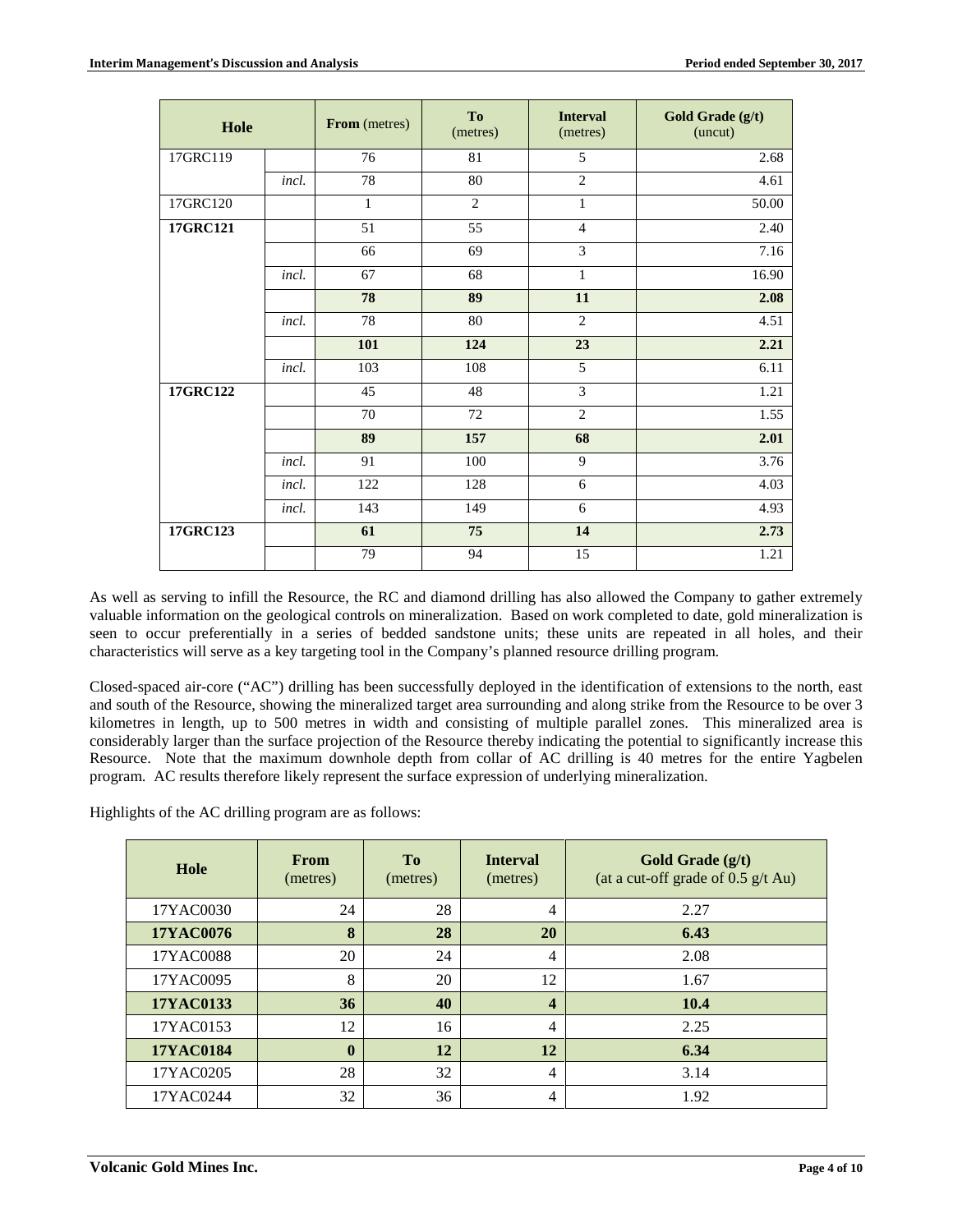The AC drilling was performed in grid-like fashion on a series of "fences" established at 100-200 metre intervals, along which inclined holes were drilled at 40-50 metre spacings. AC drilling allows rapid, low-cost exploration beneath cover with the objective of providing targeting information for further mineralization. It has been used very effectively by the Company in the identification and refinement of resource targets for subsequent reverse circulation ("RC") and diamond drilling. The Company's near- term plan is to conduct such drilling within the target area identified by AC drilling, with the objective of defining an expanded resource.

During June 2017, the Company commenced a mapping and prospecting program at the Mandiana Project. Recent field activities have focused on a linear zone of artisanal workings 6.3 kilometres in length and up to 550 metres in width at Tadibakourou, at which coarse gold has been recovered from numerous shallow pits and shafts.

Mapping has led to the identification of numerous artisanal pits and shafts from which gold is routinely recovered from vein quartz material by means of gravitational concentration. Anecdotally, gold recoveries of up to 2 kg per shaft – some of which extend to depths in excess of 70 metres - are reported. The workings fall in close north-south alignment to one another, and frequently associate with large, readily discernible haloes of white kaolinitic alteration which further facilitate their mapping. Mineralization at Tadibakourou, Yagbelen and Woyandian is now interpreted to relate to a series of substructures within a broader mineralizing structural trend. From workings at each of these deposits, important inference as to the resource potential of Tadibakourou can be made.

The Company intends to test the Tadibakourou deposit by means of air-core drilling in the first quarter of 2018, as the next step for moving the deposit to resource definition. It is envisaged that a similar exploration approach as deployed by the Company as at Yagbelen (see news release July 12, 2017) be adopted in drilling at Tadibakourou.

Of great significance is that artisanal workings at Mandiana are seen to follow the same north-south mineralized trend common in known deposits in the region, including the Siguiri Mine, 80 kilometres to the north. Past drilling beneath approximately 1 kilometre of strike length of such workings at Mandiana led to definition of the Resource, as well as numerous outlying bedrock and saprolitic gold occurrences.

Artisanal workings are typically shallow, sparsely populated, and restricted to examination of laterite and saprolite above the water table. Due to the shallow occurrence of coarse gold in the laterite, artisanal diggers make highly effective and meticulous use of metal detectors in their search for gold. Having identified gold and quartz rubble, diggers then excavate in search of further vein material and gold. Many kilometres of artisanal workings remain to be drill tested.

Quality Assurance and Quality Control. Drill chip sampling at Mandiana followed a standardized protocol to ensure the collection of representative and unbiased quantities of material from each sample. Samples were collected from the Company's Mandiana field operations by SGS Mineral Services of Bamako, Mali, and were transported directly to the assay facilities thereof, at which they were analysed for gold by means of fire assay, in accordance with analytical method FAA505. In this procedure, a 50g sample is fused with a litharge based flux; the resulting prill is then dissolved in aqua regia, from which gold content is then determined by flame AAS at a detection Limit 0.01 ppm. The Company routinely inserted appropriate standards and blanks into its sample stream at Mandiana, and additionally collected regular field duplicate samples.

## *WAMA Project*

In April 2017, the Company entered into an option agreement to acquire from West African Associates SARL ("WAMA"), a private Guinean company, an indirect 80% interest in two exploration permits and three semi-industrial mining permits (the "WAMA Project") which adjoin the entire length of the southern boundary of, and lie within the same mineralized trends as the Mandiana Project.

To date, the Company has completed a total of almost 1,300 metres of reverse-circulation ("RC"), and over 4,000 metres of air-core drilling, at the WAMA property. Drilling took place within, and in the immediate surroundings of an area of historic drilling and artisanal gold workings at Farabakorou (see news release on April 18, 2017). RC drilling by the Company confirms the presence of vein-hosted mineralized intervals proximal to those returned by WAMA.

While the Company is encouraged by the results of this program and the mineralized potential that these represent, the historic drilling intervals reported by WAMA could not themselves be reproduced. As such, the Company is not in a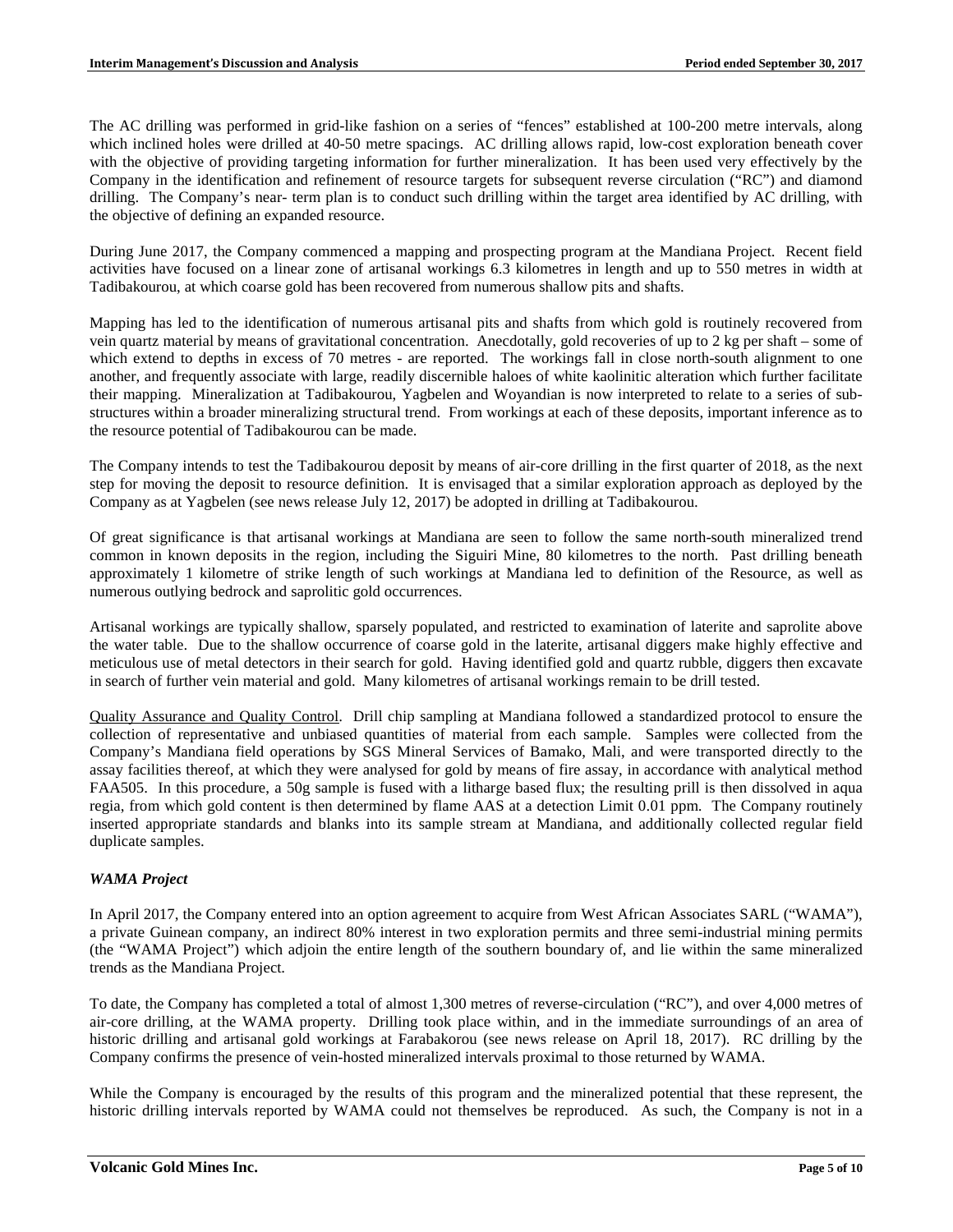position to proceed with the acquisition of the Property on the basis of the option terms announced on April 18, 2017. The Company and WAMA are in discussions with respect to a revised transaction via which the Company would have the option to acquire a majority interest in the Property through direct exploration expenditures, thereby reducing or eliminating shareholder dilution. The Company views this revised approach as being more appropriate to the stage of exploration of the WAMA Property and market context, and moreover, remains encouraged by the proceptivity of its principal landholding, the Mandiana Project.

## *Seimana Project*

In early May 2017, the Company entered into a binding and exclusive Memorandum of Understanding to acquire an initial 70% interest in the Seimana Project in Guinea. This interest may be further increased to 100% through additional project expenditures. Seimana comprises four exploration permits, which together adjoin much of the western boundary of the Company's existing Mandiana Project ("Mandiana"), as well as the lands comprising the WAMA Project. The acquisition of the Seimana Project will expand the Company's holding in the Mandiana district of highly prospective Birimian terrain, characterized by widespread, linear zones of shallow artisanal gold mining.

Exploration at Seimana in 2014 and 2015 by a former option holder included the drilling of 31 reverse circulation holes for a total of approximately 3,000 metres of drilling over 9 of the 40 reported targets. In much the same fashion as drilling works conducted at the Mandiana Project – to which Seimana is geologically similar - these targets were derived from artisanal workings. Drilling results include:

- 4m @ 19.8g/t from 50m in hole TAMRC001
- 5m @ 2.64g/t from 61m in hole TAMRC002
- 10m @ 2.58g/t from 36m in hole KROURC001
- 5m @ 2.02g/t from 55m and 3m @ 3.50g/t from 66m in hole KROURC002
- 3m @ 5.6g/t from 26m in hole KOTRC001
- 3m @ 5.06g/t from 21m and 3m @ 3.50g/t from 66m in hole KRDRC002

#### *Note: The reader is advised that the above results are historic in nature and are yet to be verified by the Company.*

Earlier works at the Seimana Project include surface geochemical and rock-chip sampling, and broad prospecting of artisanal workings over much of the property. Mineralization at Seimana lies along strike from Avocet Mining's Resource<sup>1</sup> of 1.99 million ounces (Measured and Indicated) and 1.02 million ounces (Inferred) of gold at the Tri-K property, located 7 kilometres to the south of the Seimana Project. Mineralization appears to be associated with NW trending geological structures, in common with other known gold deposits within the Siguiri Basin. It is anticipated that the Company will include Seimana in its airborne geophysical survey program currently planned over its consolidated land package, to be followed-up by further prospecting, with the aim of defining and refining drilling targets at the Seimana Project.

# *1 Competent Persons' Report, 31 December 2014 (JORC standards)*

*Simon Meadows Smith, consulting geologist to the Company, is a Qualified Person as defined by National Instrument 43- 101 -- Standards of Disclosure for Mineral Projects, and has reviewed and approved the disclosure of technical information contained in this MD&A. Mr. Meadows-Smith holds a BSc degree in geology from Nottingham University, England, and has been involved in mineral exploration since 1988, including 20 years of experience working in West Africa. He is a Fellow in good standing of the Institute of Materials, Minerals & Mining in London.*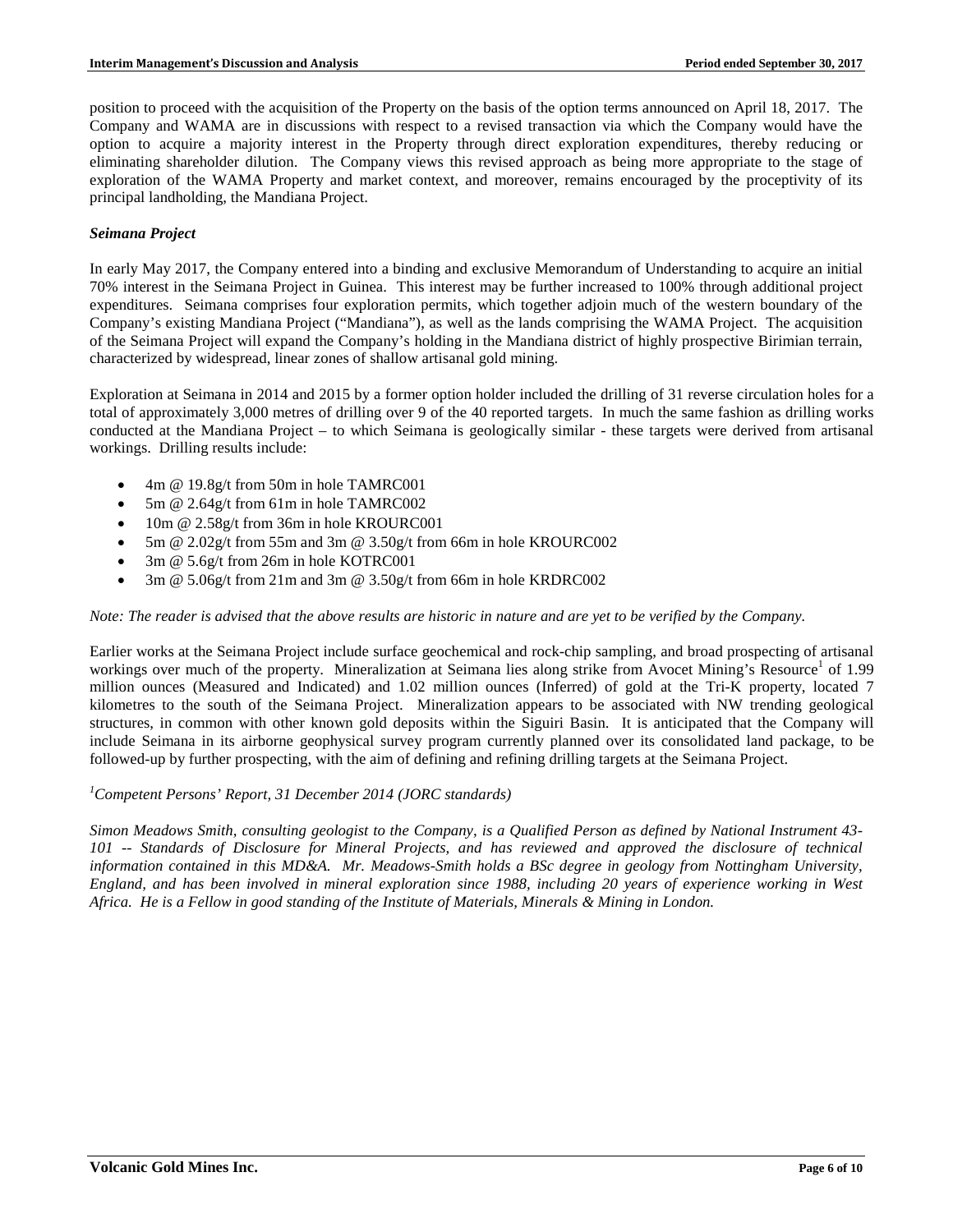## **RESULT OF OPERATIONS**

The financial statements reflect the financial condition of the Company's business as at and for the periods ended September 30, 2017 and 2016.

*Quarter ended September 30, 2017*

During the quarter ended September 30, 2017 the Company incurred a loss \$853,064, compared to a loss of \$67,911 for the quarter ended September 30, 2016. Significant expenses for the quarters ended September 30, 2017 and 2016 are as follows:

|                                                                 |   | September 30, 2017 |  | September 30, $2016$ |  |
|-----------------------------------------------------------------|---|--------------------|--|----------------------|--|
| Exploration expenditures                                        | S | 594,473            |  |                      |  |
| Consulting and management fees                                  |   | 76.795             |  | 15,000               |  |
| Investor relations                                              |   | 114,656            |  |                      |  |
| Office and administration                                       |   | 24,680             |  | 1.664                |  |
| Salaries and benefits                                           |   | 22,641             |  |                      |  |
| Share-based payments (relating to value of stock option grants) |   |                    |  |                      |  |
| Travel                                                          |   | 11.753             |  |                      |  |

The Company incurred a significantly higher loss for the quarter ended September 30, 2017 due to exploration activities on the Company's Mandiana, WAMA, and Seimana projects and an increase in corporate costs, whereas the Company had minimal corporate and no exploration activity during the comparative quarter. Consulting and management fees for the current quarter include a portion of the fees paid to the CEO and President of the Company and fees paid or accrued to the VP, Capital Markets and a director providing advisory services, whereas the comparative quarter costs were related to fees paid or accrued to the former CEO. Current quarter consulting fees also include costs for non-related service providers. Investor relations costs include agreements with third parties for capital market consulting and corporate development. Office and administration costs relate mostly to an administrative cost sharing agreement with Gold Group Management Inc. ("Gold Group"), a private company controlled by a director that includes rent and other support services for the corporate office. Salaries and benefits costs relate primarily to Gold Group which provides administrative personnel, including the Company's CFO and Corporate Secretary.

#### *Nine months ended September 30, 2017*

During the nine month period ended September 30, 2017 the Company incurred a loss \$5,228,493, compared to a loss of \$117,613 for the period ended September 30, 2016. Significant revenue and expenses for the nine month periods ended September 30, 2017 and 2016 are as follows:

|                                                                 | September 30, 2017 |           | September 30, 2016 |        |
|-----------------------------------------------------------------|--------------------|-----------|--------------------|--------|
| <b>Exploration expenditures</b>                                 | ¢<br>Φ             | 2,592,773 | \$                 | 56,091 |
| Consulting and management fees                                  |                    | 184.195   |                    | 45,000 |
| Investor relations                                              |                    | 411.146   |                    |        |
| Office and administration                                       |                    | 76,530    |                    | 7,236  |
| Professional fees                                               |                    | 32,643    |                    | 7.280  |
| Regulatory and filing fees                                      |                    | 21,607    |                    | 10.944 |
| Salaries and benefits                                           |                    | 67,203    |                    |        |
| Share-based payments (relating to value of stock option grants) |                    | 1,830,353 |                    |        |
| Travel                                                          |                    | 78,643    |                    |        |
| Recovery on write-off of accounts payable                       |                    | 49.750    |                    | 8.938  |

The Company incurred a significantly higher loss for the period ended September 30, 2017 due to more corporate and exploration activities, with the acquisition of the Mandiana Project and equity financings totaling \$6.0 million completed earlier in the period and the addition of the WAMA and Seimana projects in the latter part of the period, whereas the Company had minimal corporate and no exploration activity during the comparative period. The current period was also significantly impacted by a non-cash share-based compensation expense of \$1,830,353 that relates to the value of stock options granted during the current period and vested immediately. Exploration costs are related to activity at the Mandiana, WAMA, and Seimana projects and in other parts of Guinea. As in the quarterly comparison, consulting and management fees partially consist of a portion of the fees paid to the CEO and President of the Company and fees paid or accrued to the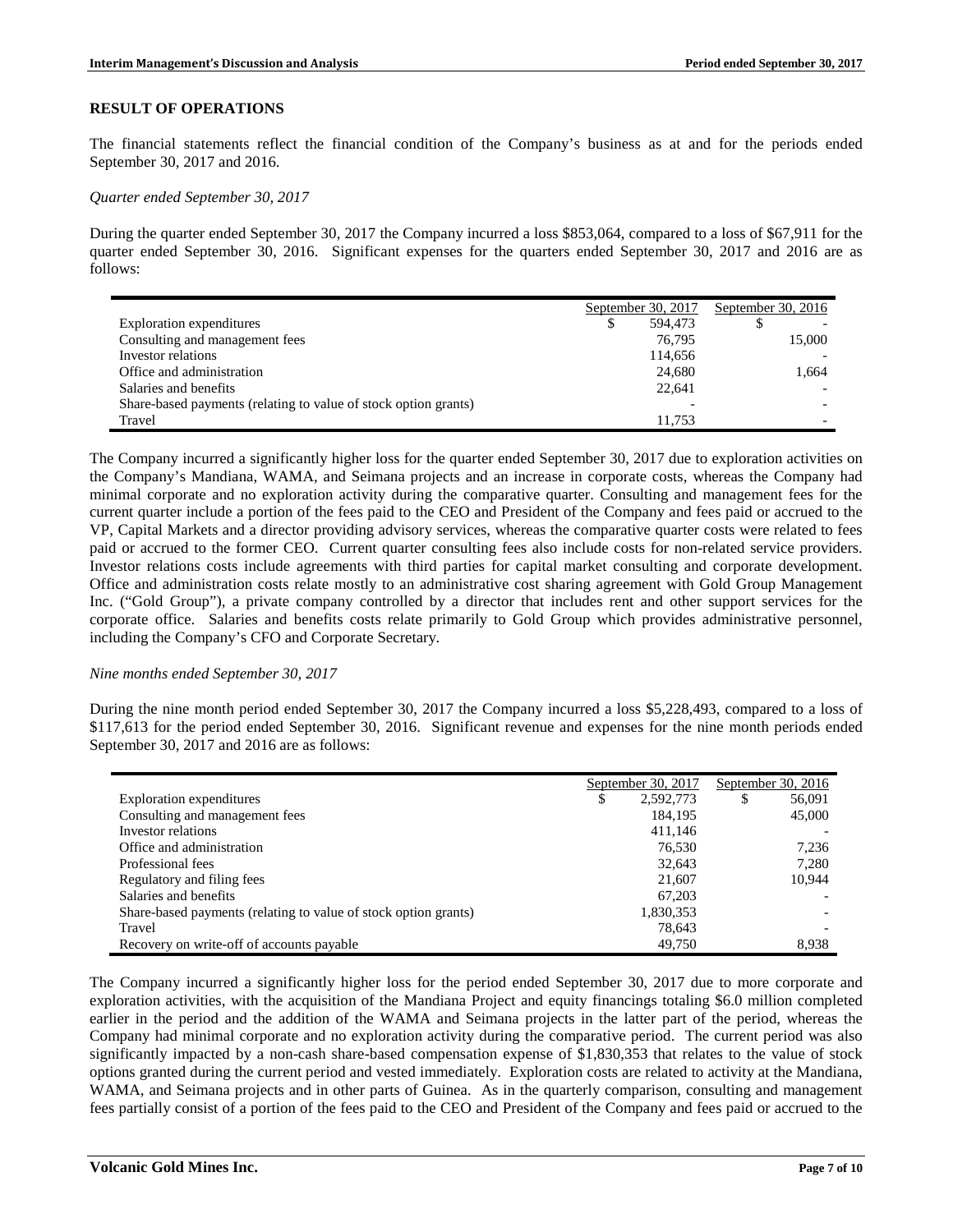VP, Capital Markets and a director providing advisory services plus fees paid or accrued to Radius for personnel costs prior to the Mandiana acquisition, whereas the comparative period costs were related to fees paid or accrued to the CEO. Investor relations costs, office and administration and salaries and benefits are for the same services described in the quarterly comparison. Professional fees relate mostly to legal fees associated with corporate and property transaction activity, as well as accounting services provided by the former CFO. The recovery on write-off of accounts payable relates to an amount owing to a director of the Company for past services, a portion of which the director agreed to waive.

## **SUMMARY OF QUARTERLY RESULTS**

The Company's quarterly mineral properties, working capital balance and operating results over the last eight quarters are summarized as follows:

|                     | Sept '17    | June $17$   | Mar $'17$   | Dec $'16$  | Sept '16  | June $16$ | Mar $16$  | Dec '15   |
|---------------------|-------------|-------------|-------------|------------|-----------|-----------|-----------|-----------|
| Total assets        | \$4.710.674 | \$6.026.223 | \$7.460,714 | \$479.719  | \$358.175 | \$395,018 | \$402.751 | \$418,516 |
| Mineral properties  | 2.001.276   | 2.001.276   | 2,001,276   |            |           |           |           |           |
| Working capital     | 1.641.285   | 2.493.624   | 5.050.971   | 168.295    | 178.658   | 246,569   | 269,775   | 296,271   |
| Loss for the period | (853.064)   | (1.918.690) | (2,456,739) | (429, 543) | (67, 911) | (23,206)  | (26, 496) | (36,244)  |
| Loss per share      | (0.02)      | (0.04)      | (0.07)      | (0.03)     | (0.00)    | (0.00)    | (0.00)    | (0.01)    |

For the quarters presented, the Company had minimal business activity up to the quarter ended September 30, 2016. With property investigation activities in the latter part of 2016 and the completion of the Mandiana property acquisition in the quarter ended March 31, 2017, the Company became significantly more active and hired a new President of the Company and engaged several consultants. As a result, there was an increase in operating expenses for the quarter ended December 31, 2016 and a larger increase for the three most recent quarters with exploration activity on the Mandiana, WAMA, and Seimana Projects. The loss for the quarters ended June 30, 2017 and March 31, 2017 include a non-cash share-based compensation expense of \$98,123 and \$1,732,230, respectively, whereas there was no such expense for the other quarters presented.

## **LIQUIDITY AND CAPITAL RESOURCES**

As at September 30, 2017, the Company had working capital of \$1,641,285. The Company has financed its operations to date primarily through the issuance of common shares. The Company's exploration activities do not provide a source of income and therefore the Company has a history of losses and an accumulated deficit.

During the period ended September 30, 2017, the Company completed equity financings to raise gross proceeds of \$6.0 million, and received \$418,750 from the exercise of 8,075,000 warrants. Subsequent to September 30, 2017, an additional \$1,875 was received from the exercise of 7,500 warrants. The Company does not expect its current capital resources to be sufficient to cover its corporate operating costs and to carry out planned exploration activities over the next twelve months. As such, the Company will seek to raise additional capital and believes it will be able to do so, but recognizes the uncertainty attached thereto.

Net cash used in operating activities during the period ended September 30, 2017 was \$3,683,739 (2016: \$58,769).

Net cash used in investing activities during the period ended September 30, 2017 was \$949,673 (2016: \$Nil).

Net cash provided from financing activities during the period ended September 30, 2017 was \$5,880,352 (2016: \$Nil).

The financial statements have been prepared on a going concern basis which assumes that the Company will be able to realize its assets and discharge its liabilities in the normal course of business for the foreseeable future. The Company's continuing operations rely on the ability of the Company to continue to raise capital as and when needed.

# **OUTSTANDING SHARE DATA**

At the date of this Interim MD&A, the Company had outstanding 45,886,538 common shares and the following stock options and warrants: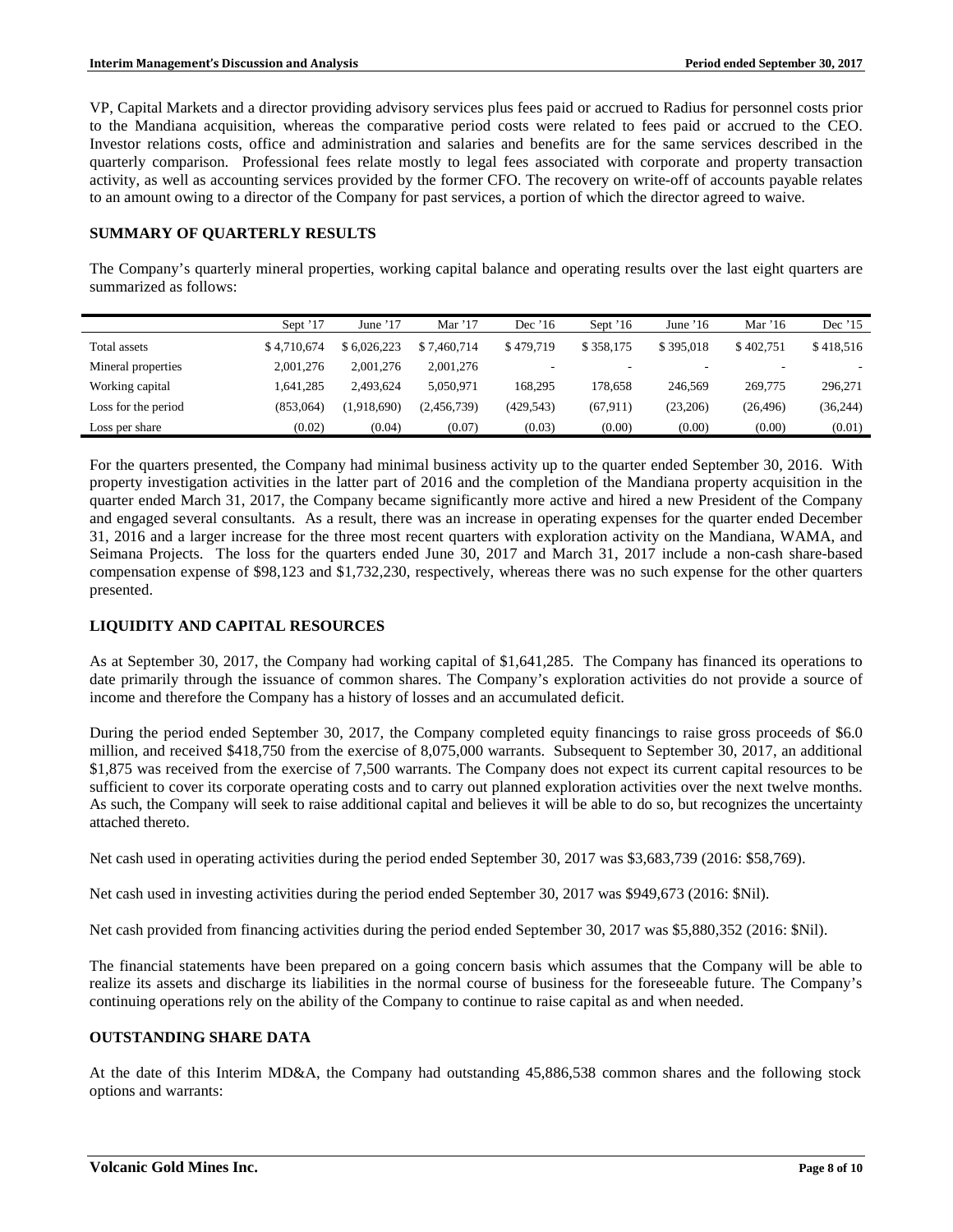| No. of options         | <b>Exercise price</b> | <b>Expiry date</b> |
|------------------------|-----------------------|--------------------|
| 3,850,000              | \$0.60                | March 14, 2027     |
| 225,000                | \$0.60                | June 26, 2027      |
| 4,075,000              |                       |                    |
|                        |                       |                    |
| <b>No. of warrants</b> | <b>Exercise price</b> | <b>Expiry date</b> |
| 3.678.534              | \$0.25                | January 5, 2018    |
|                        |                       |                    |
| 2,000,000              | \$0.05                | January 17, 2019   |
| 12,958,675             | \$0.80                | March 8, 2022      |

# **TRANSACTIONS WITH RELATED PARTIES**

The following significant related party transaction occurred during the current period:

i) An amount of \$49,750 owing to a director for past services was waived by the director and written off during the period ended September 30, 2017.

See Note 8 of the condensed consolidated interim financial statements for the period ended September 30, 2017 for details of other related party transactions which occurred in the normal course of business.

## **RISKS AND UNCERTAINTIES**

The operations of the Company are highly speculative due to the high-risk nature of its business in the mineral exploration industry. Companies in the exploration stage face a variety of risks and, while unable to eliminate all of them, the Company aims at managing and reducing such risks as much as possible. The Company faces a variety of risk factors such as, but not limited to, the following:

#### *Mineral Property Exploration and Mining Risks*

The business of mineral deposit exploration and extraction involves a high degree of risk. Few properties that are explored ultimately become producing mines. At present, none of the Company's properties has a known commercial ore deposit. The main operating risks include: securing adequate funding to maintain and advance exploration properties; ensuring ownership of and access to mineral properties by confirmation that option agreements, claims and leases are in good standing; and obtaining permits for drilling and other exploration activities.

#### *Joint Venture Funding Risk*

The Company's strategy includes seeking partners through joint ventures to fund exploration and project development. The main risk of this strategy is that funding partners may not be able to raise sufficient capital in order to satisfy exploration and other expenditure terms in a particular joint venture agreement. As a result, exploration and development of one or more of the Company's property interests may be delayed depending on whether the Company can find another partner or has enough capital resources to fund the exploration and development on its own.

#### *Commodity Price Risk*

The Company is exposed to commodity price risk. Declines in the market price of gold, base metals and other minerals may adversely affect the Company's ability to raise capital or attract joint venture partners in order to fund its ongoing operations. Commodity price declines could also reduce the amount the Company would receive on the disposition of one of its mineral properties to a third party.

#### *Financing and Share Price Fluctuation Risks*

The Company has limited financial resources, has no source of operating cash flow and has no assurance that additional funding will be available to it for further exploration and development of its projects. Further exploration and development of one or more of the Company's projects may be dependent upon the Company's ability to obtain financing through equity or debt financing or other means. Failure to obtain this financing could result in delay or indefinite postponement of further exploration and development of its projects which could result in the loss of one or more of its properties.